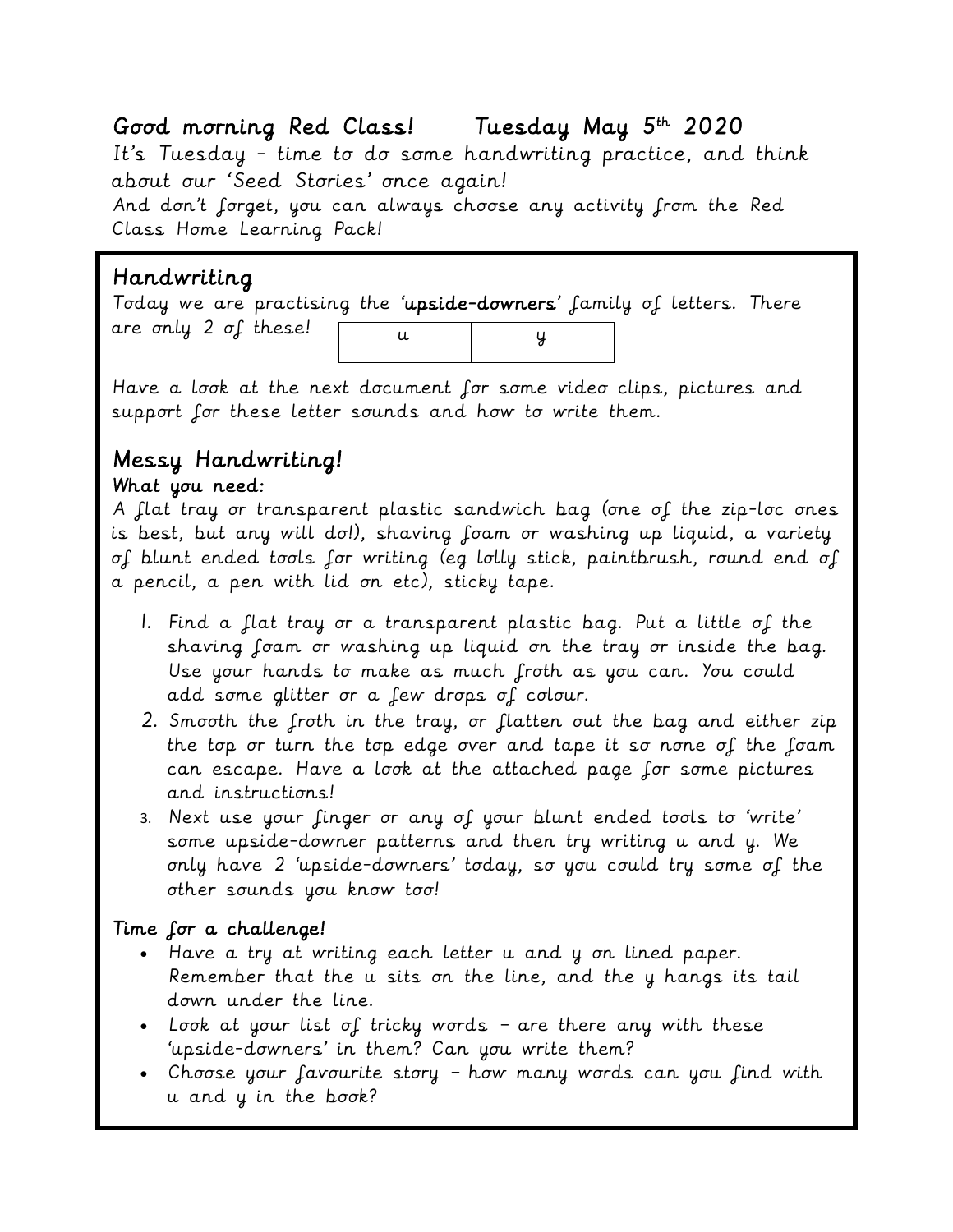## Messy Handwriting!

- 1. Put some washing up liquid or shaving foam into a tray or plastic zippy bag. You could add a few drops of colour or some glitter.
- 2. Foam it up well with your hands.
- 3. Use your finger, a paintbrush, lolly stick or any other tool to make your 'upside downers' patterns and letters.



















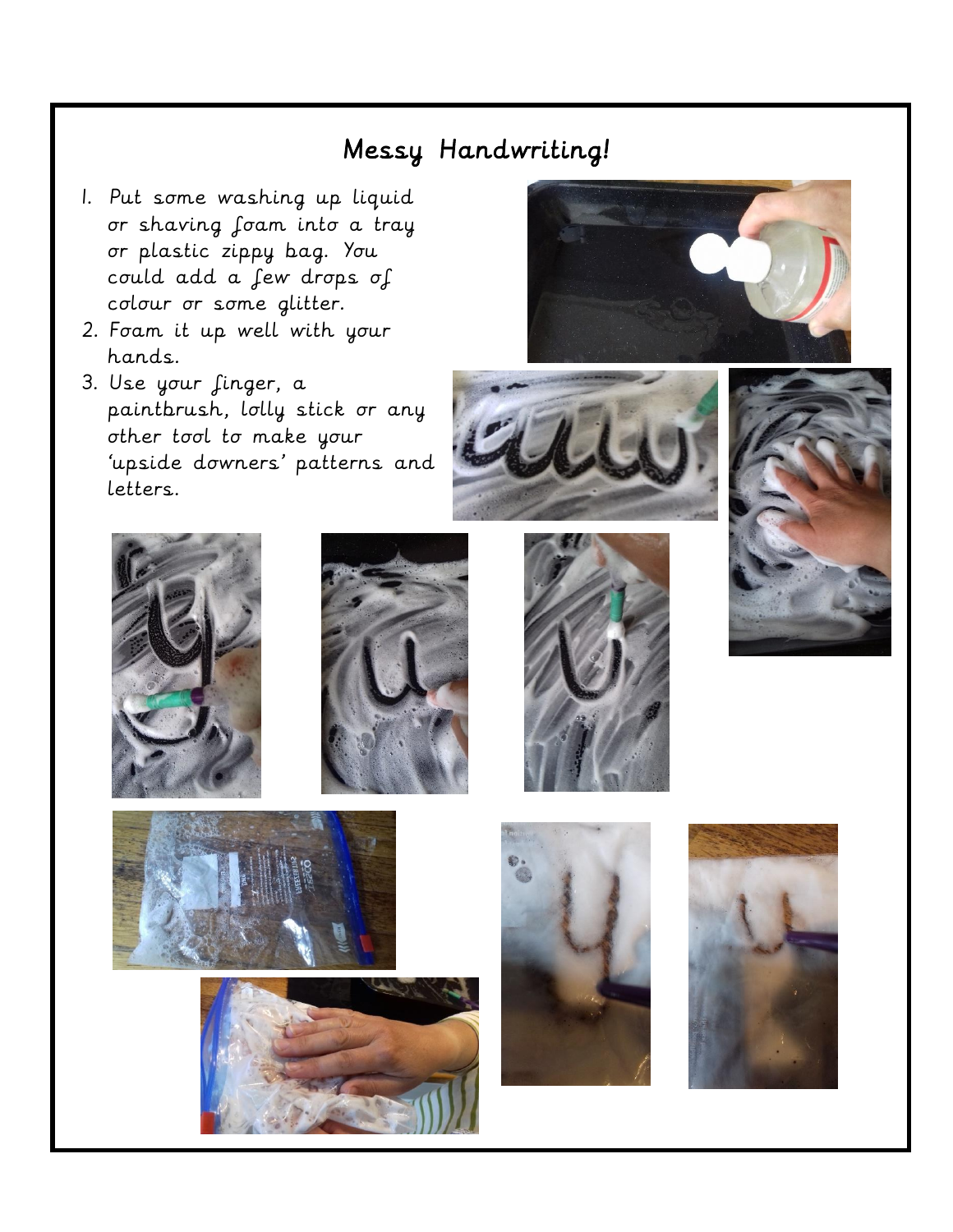## 'Seed Stories' – Superworm Safari!

### What you need:

i

Paper, pencils, coloured pencils.

If you have them: clipboard / something to lean on to write when you are on your Superworm Safari, magnifying glass, small pots.

- 1. Listen to this story– it's one of my favourites! It's about an unlikely superhero – who helps out his friends and has a wiggly adventure! Can you guess which story it might be? <https://www.youtube.com/watch?v=GeeMj5IVKZA&feature=share>
- 2. While you are watching, try to spot as many garden creatures as you can! How many can you find?
- 3. Make a list of all the different minibeasts in the story.
- 4. Next for your Superworm Safari! Take your list with you into your garden or when you go out for a walk. How many of Superworm's friends can you find there? Perhaps you might even find some Superworms living in your garden soil!
- 5. You might want to collect some of the creatures you find in small pots and observe them more closely. Can you record how many of each minibeast you find? Or perhaps you could draw some of them carefully.
- 6. Remember to return any living creatures carefully to their habitat (home) when you have finished your observations and recording.

### Extra activity (but only if you want to!):

Can you wiggle like a worm? Or dance like a dragonfly? Maybe you can slither like a slug or slide like a snail? Can you think of a movement for each of the minibeasts that you spotted in the story 'Superworm'?

I have attached some suggestions to get you started!